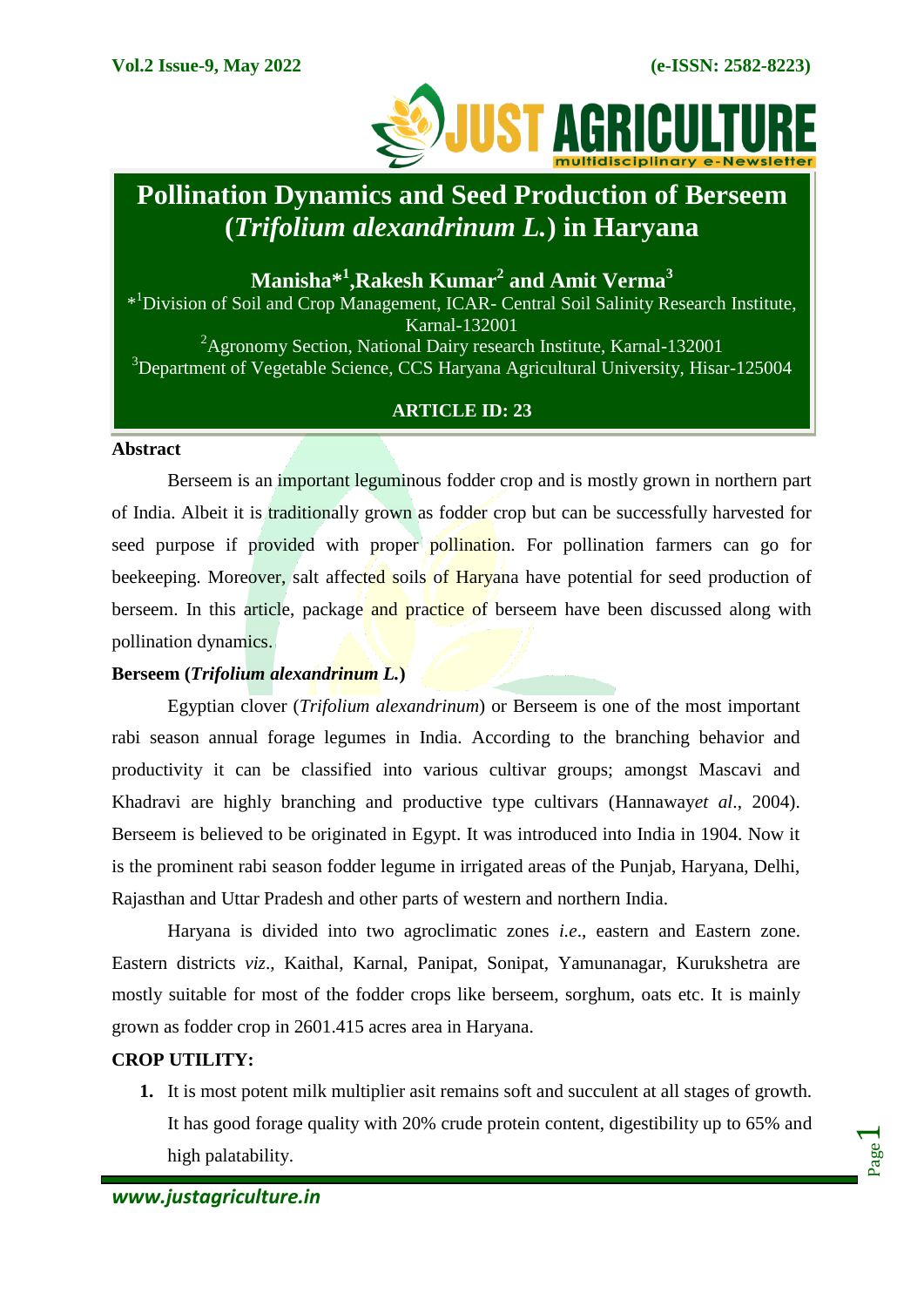

- **2.** It can be used for phytoremediation of heavy metals *viz*., Cd, Pb, Cu and Zn due to its multi-cut nature, short life cycle and production of considerable biomass (Ali *et al*., 2012)
- **3.** Berseem clover can also be used as green manure crop.
- **4.** The crop can substantially improve soil fertility.



### **Botanical Description**

Berseem have sparse hairy, erect stem having 30 to 80 cm height and shallow taproot. Its stems are hollow, branching at the base, with alternate leaves and leaflets. Flowers are yellowish-white and form dense, elliptical clustered heads. The fruit is a pod containing one single white to purplish-red seed. It is self-incompatible (gametophytic) in nature.

## **Pollination Dynamics:**

Berseem is an entomophilous cross pollinated plant. Pollen is highly dependent on flower biology and pollinator diversity. The typical flower structure in berseem needs, tripping for pollination to begin. Tripping is a very common practice in nature and varies with genetics, habitats, pollen masses and climatic boundaries. Climate plays a vital role in pollination. The good interaction of these different elements is essential for successful seed production (Fig.1). Among insects, honey bees play a vital role in pollination. During peak flowering different bees namely, *A. florea*, *A. dorsata* and *A. indica* visit berseem flowers. High pollinator activity is considered around 11 AM which is considered to be the best time for pollination followed by a decrease in activity during the day. *A. dorsata* produces the most effective pollen in berseem. However, this also depends on the location and the presence of various bees in the vicinity of the plants under natural conditions.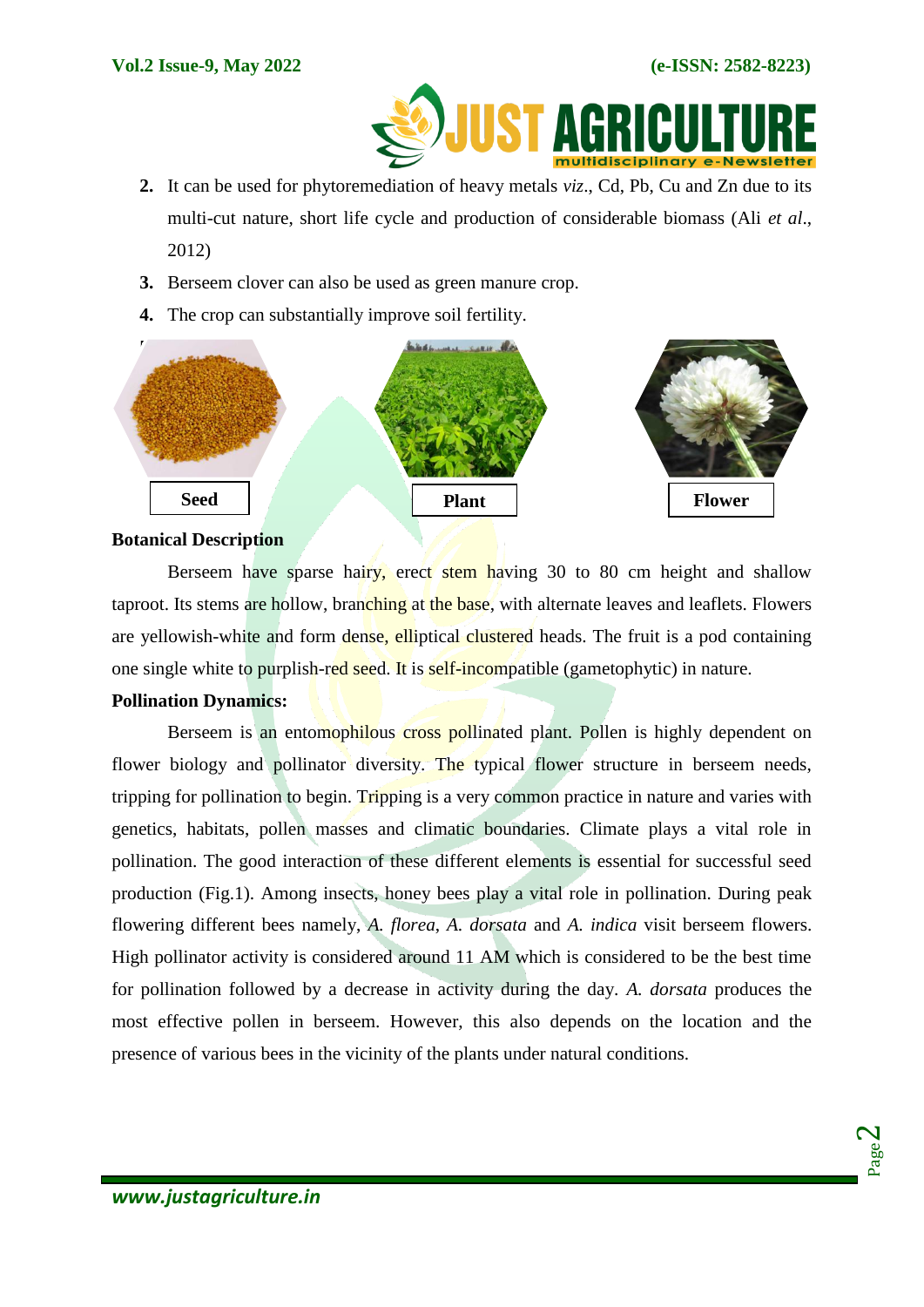## **Vol.2 Issue-9, May 2022 (e-ISSN: 2582-8223)**





# **Components of pollination dynamics**

| <b>Variety</b>             | Green fodder yield potential<br>(q/ha) | Seed yield (q/ha) |
|----------------------------|----------------------------------------|-------------------|
| Mescavi                    | 650                                    | $3-4$             |
| Hisar Berseem1             | 700                                    | $4 - 4.5$         |
| Hisar Berseem <sub>2</sub> | 780-800                                | 3.5               |

# **Table: Improved varieties of berseem suitable for Haryana condition**

# **Cultivation**

- **Climatic requirement:** It grows best below 650 m elevation under irrigated conditions but can be grown without irrigation in areas with high water table and under water-logged conditions. It is slightly less drought-resistant but does better on high moisture and alkalinic soils. The seeds are abundant under favourable conditions and require 18-25° C and 300 mm annual rainfall uniformly distributed. When winter temperature falls to 6-8° C the crop growth is severely affected.
- **Crop season** Rabi (November to May)
- **Soil**: Loamy soils rich in calcium and phosphorus with pH ranging 7 to 8 are ideally suited for its cultivation. It can also be grown in salt affected soils of northern India.
- **Field Preparation and sowing**: The field should be properly tilled and be free from weed flora.Berseem is sown during mid-October and 20-25 kg/ha seed is required. Prior to sowing, seeds should be treated with fungicides and insecticides, e.g.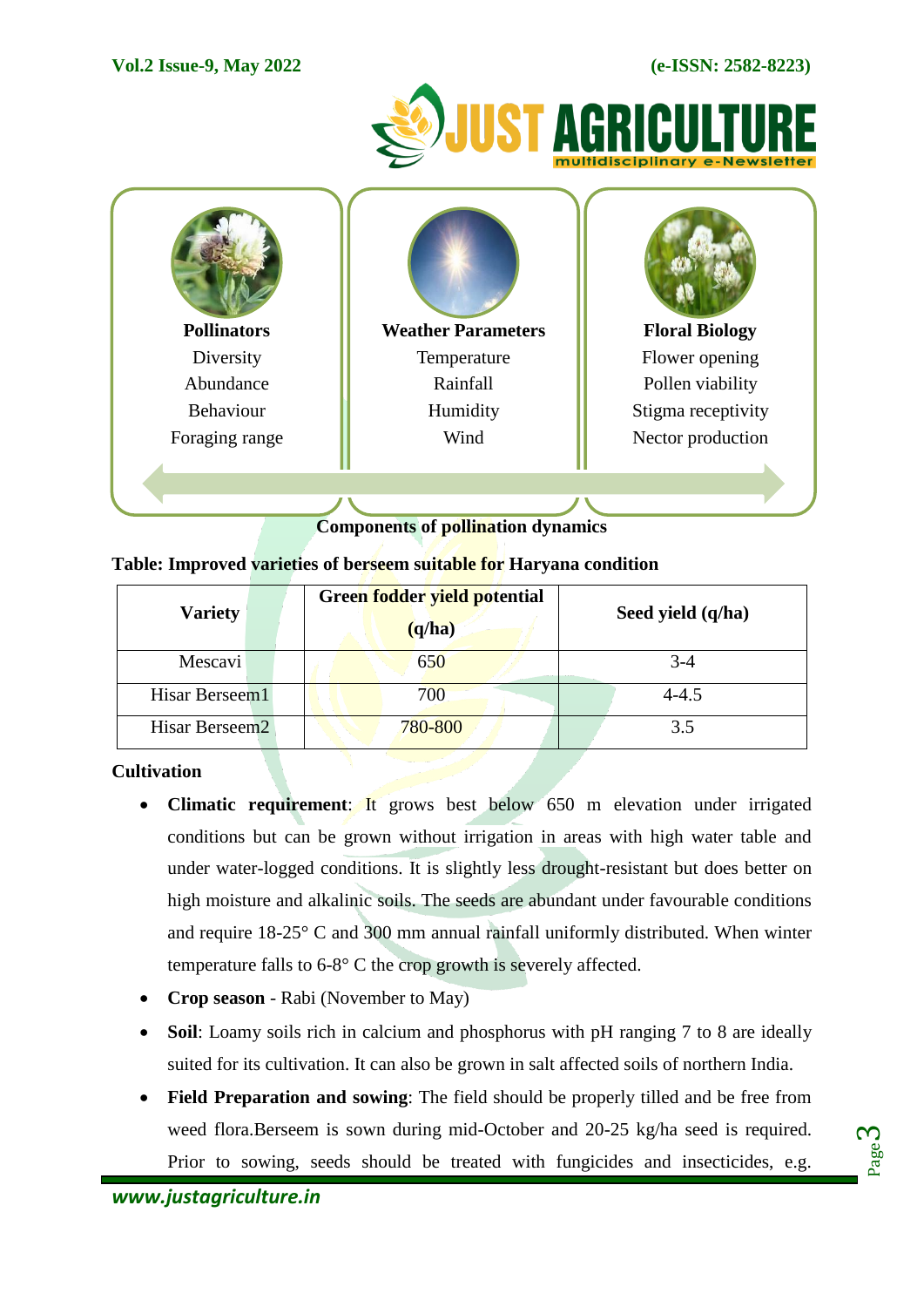

Carbendazim or Captan @ 2 g/kg of seed. Seeds are inoculated with *Microbial Tikka* using *gur* solution.Albeitberseem seeds are sown by broadcasting but seed production it is sown with seed drill with 40 cm spacing between two rows and sowing depth 3 to 4 cm is optimum.

- **Nutrient management**: At the time of sowing 10kg nitrogen and 28 kg phosphorus per acre is applied for good plant growth.
- **Water management**: The critical growth stages in berseem with respect to seed purpose point of view are seedling, flowering and seed filling stage. Before that the crop should be irrigated at timely intervals of one week to 10 days.

## **Crop protection**:

## *Weed management***-**

- *Anagalisarvensis, Chenopodium album, Melilotus alba, Melilotusindica, Cichoriumintybus, Coronopusdidymus, SpergulaarvensisEclipta alba, Sonchusoleraceus, Sonchusasper, Medicago denticulate, Medicagoauxalis, Trifoliumresupinatum, Rumexdentatus, Physalis minima and grassy weeds viz., Poaannua and Phalaris minor.*
- Weed infestation can reduce 5-20% green fodder and 13-37% seed yield. Chicory (*Cichoriumintybus*), locally known as Kasni, is an objectionable weed which can be controlled by dipping berseem seed in brine solution. At later stages application of Imazethapyr @ 0.1 kg a.i./ha should be applied 15-20 days after sowing.

### *Disease management***-**

The stem rot is caused by *Sclerotiniatrifoliorum*and occur during January-February. Water-soaked lesions just 5 cm above the ground might appear and rapidly progress along and around the stem above and below infected nodes occur. It can be managed by spraying of Bavitin@ 0.1%.

### *Insect-pest management***-**

For black ant and surface grasshopper 400ml melathion (50EC)/acre is to be sprayed by dissolving in 300 l water.

## **Harvesting***:*

The last cut is generally taken in the end of March or first week of April. Irrigation is applied after last cut. Seed is ready to harvest in May and around 180-200 kg seed per acre is obtained.

Page 4